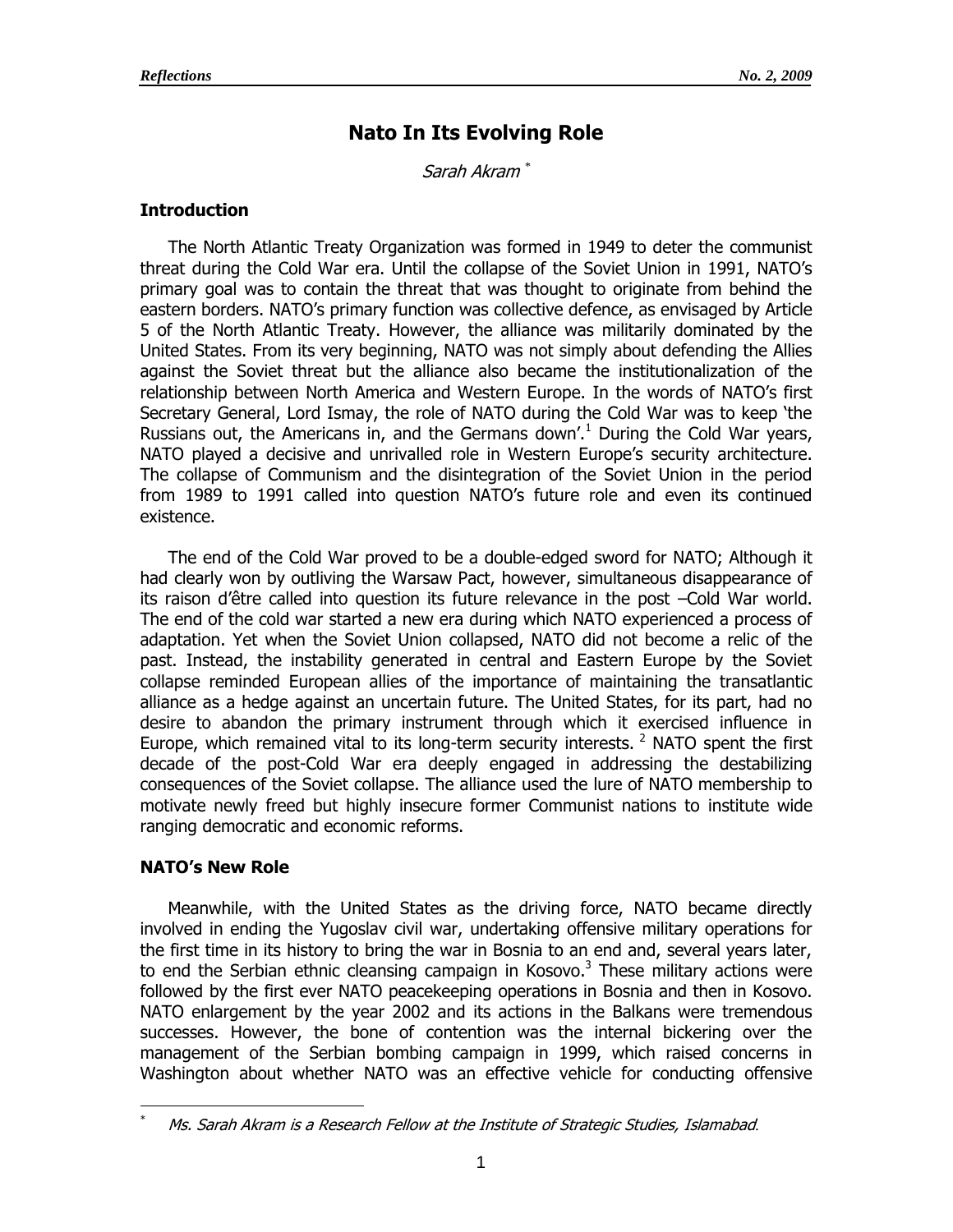military operations. With the dissolution of the Soviet Union, most European allies had significantly reduced their defence spending to the point where the United States was the only ally capable of engaging in full spectrum high intensity military operations. This became evident during the Serbian bombing campaign when the above mentioned disparity became obvious. This led to talk of NATO becoming a two tiered military alliance, in which the United States would engage in serious war fighting and the Europeans would handle the subsequent peacekeeping.

However, as mentioned above, the dissolution of the Soviet Union saw NATO transform and take on a new role, specifically after the terrorist attacks of 9/11. In August 2003, NATO took command of the International Security Assistance Force (ISAF) in Kabul and by taking action not only out-of-area, but out of continent, the Alliance clearly demonstrated that it was prepared to adopt a functional, rather than a geographical, approach to security. Apart from this, NATO provided humanitarian relief to Pakistan after the October 2005 earthquake.<sup>4</sup> The new role saw NATO going global and expanding its mission beyond Europe. In recent years NATO has begun to move away from its original focus on Europe and recognize that the threats facing the alliance are more diverse and geographically distant than the threats during the Cold War. This change also led to the "out of area" debate which raged within the alliance as NATO was initially meant to serve the security needs of the Europe and the United States. This change involving NATO"s operations outside Europe is also seen by many as an effort to "globalize" the alliance. This is because most threats to Western Security emanate from beyond Europe's borders.

Against the backdrop of history, the evolution of NATO has proceeded in three distinct phases; the Cold War, the decade that preceded the Cold War and the period that began with the terrorist attacks on the United States on September 11, 2001. Each period posed distinct security challenges and each required a different set of responses and therefore, each produced changes in NATO. Given the evolving role of NATO since the end of the Cold War, a few issues need to be looked into, specifically the present role of the alliance in the  $21<sup>st</sup>$  century. There are questions whether NATO is being used as a foreign policy arsenal against a resurgent Russia? Russian opposition to NATO enlargement and the possible consequences of NATO"s push eastwards are also issues that warrant attention. It may be noted that NATO enlargement is taking place in the backdrop of a confident, wealthy and resurgent Russia. Russian opposition to NATO expansion has triggered a considerable debate about whether American efforts for NATO expansion and Russian opposition could possibly lead to a neo Cold War. This raises the question, whether NATO is subordinate to U.S. strategy or supplemental to the distinct national interests of individual members. In view of all this, the quest for energy security of NATO members cannot be ignored and the fact that NATO membership for Georgia and Ukraine holds benefits for NATO members. Furthermore, it may be seen that another important issue surrounding the debate about NATO"s evolving role is that the United States continues to play a significant role in European security affairs and the vehicle for that role is NATO.

NATO enlargement as a whole is viewed very uneasily by Russia and the fact that NATO gained a new role through Post –Cold War enlargement, which was intended to stabilize Europe. However, enlargement has the potential to create new dividing lines in Europe as is evident from Russian opposition to NATO expansion and also NATO"s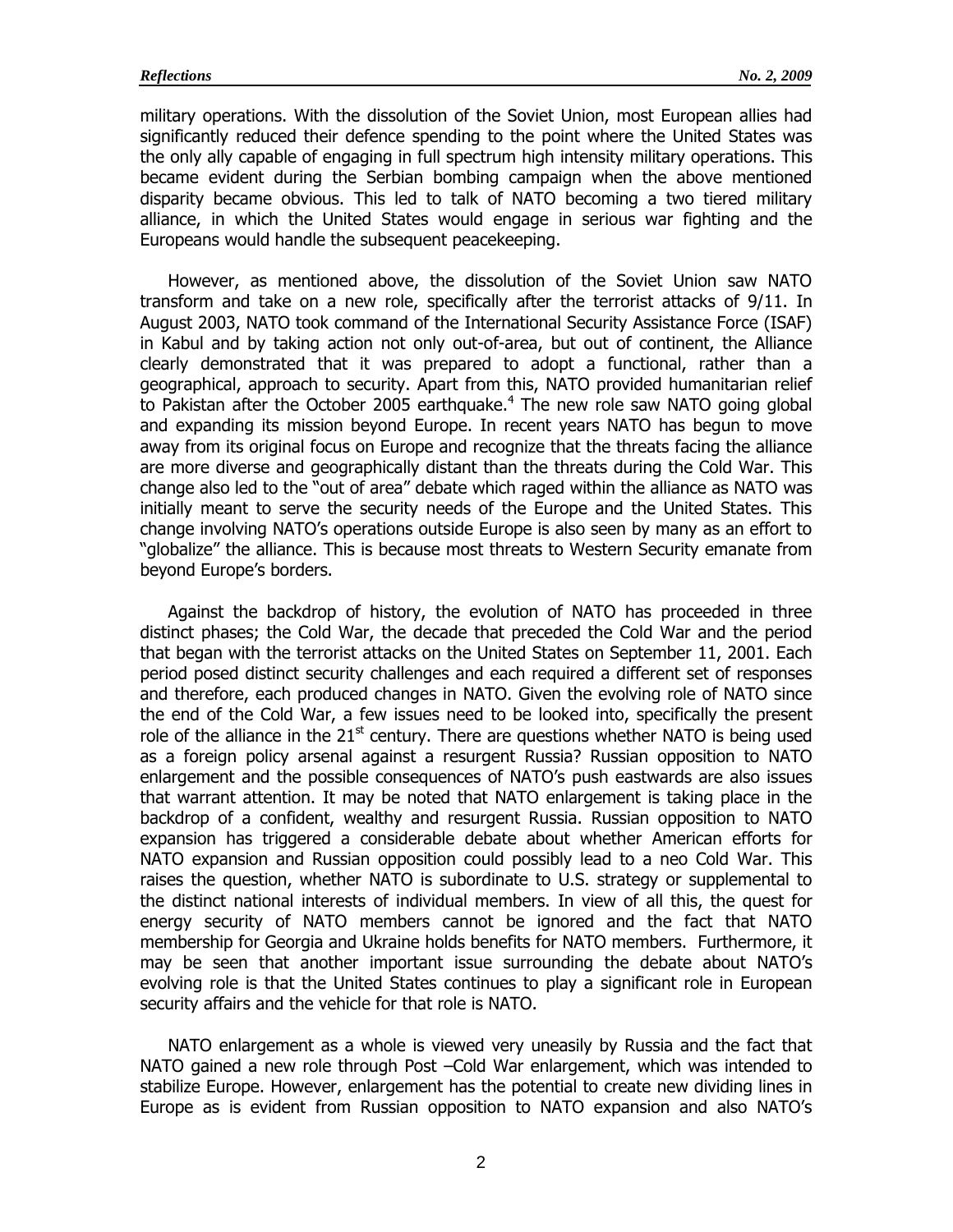response to the Russian invasion of Georgia. The dynamics of NATO- Russia relations are complicated by the legacy of the Cold war. Although NATO denies that its present purpose is to defend against Russia, however, the distrust and hostility regarding NATO remains within the Russian military. For the first time in the history of NATO, Article 5 was invoked in the aftermath of the September 11 attacks and allies came forward with offers of military support for the military operation in Afghanistan. However, the United States found that European allies had little to offer in the face of American expectations. The European offers for help did not come up to American expectations and rejection of most of the offers raised concerns amongst Europeans about the relevance of a military alliance where only one member could project significant military power.<sup>5</sup> Divisions within NATO emerged after 9/11 as only the United States and Britain were ready to react in a forceful way, whereas the others felt they would only like to be involved in the peacekeeping operations. The September 11 attacks were an important event in this regard, demonstrating that the most serious security threats to NATO members, emanated from outside of Europe.

Consequently, the Americans persuaded the Europeans to act on two things: The first was to convince European allies to pool their resources to establish a single, multinational, European-cantered NATO Response Force (NRF), which would be deployed alongside U.S. forces. The second was to persuade the allies that NATO needed to extend its mandate beyond the traditional borders to Europe so that NATO forces could go out of area to where the threats actually were. $6$  These two demands were agreed upon without any hurdle. NATO also agreed to assume command of the International Security Assistance Force (ISAF) peacekeeping operation in Afghanistan, the first out of area operation in the history of the alliance.<sup>7</sup> Due to persistent U.S. pressure, the allies have agreed, over a period of time to the expansion of the ISAF peacekeeping forces. Riskier operations and continuous U.S. demands are a source of friction between the allies.

Similarly, competing U.S.-French ambitions also fuel frictions between the two countries. This is inevitable because of the long-standing interest of the United States to maintain strong U.S. influence in Europe through NATO. This interest clashes has caused friction as France is determined to minimize U.S. influence without actually breaking the transatlantic link. However, it may be noted that France did not approve the NATO takeover of ISAF and the U.S. efforts to strengthen NATO have been viewed by France rather uncomfortably. $8$  France is prepared to use NATO in what it regards as appropriate circumstances and also it does not want NATO to interfere in what it believes to be the province of the EU. Most EU member NATO allies seek a middle road and favour a strong and independent European Security and Defence Policy (ESDP) and are committed to work for this but are not willing to cross U.S. redlines. However, they are unwilling to go as far as the French in pushing ESDP"s independence from NATO. At the same time they are disinclined to go as far as the United States would like, to discover new roles for NATO.<sup>9</sup>

Despite these differences, the United States has continued to press an ever more ambitious agenda on NATO and especially in Afghanistan, where the U.S. has been steadily pressurizing allies to broaden the scope of risk they are willing to shoulder. At the same time, the United States is keen on proposing and working for the expansion of NATO contacts with non European Western allies, which would give the alliance a more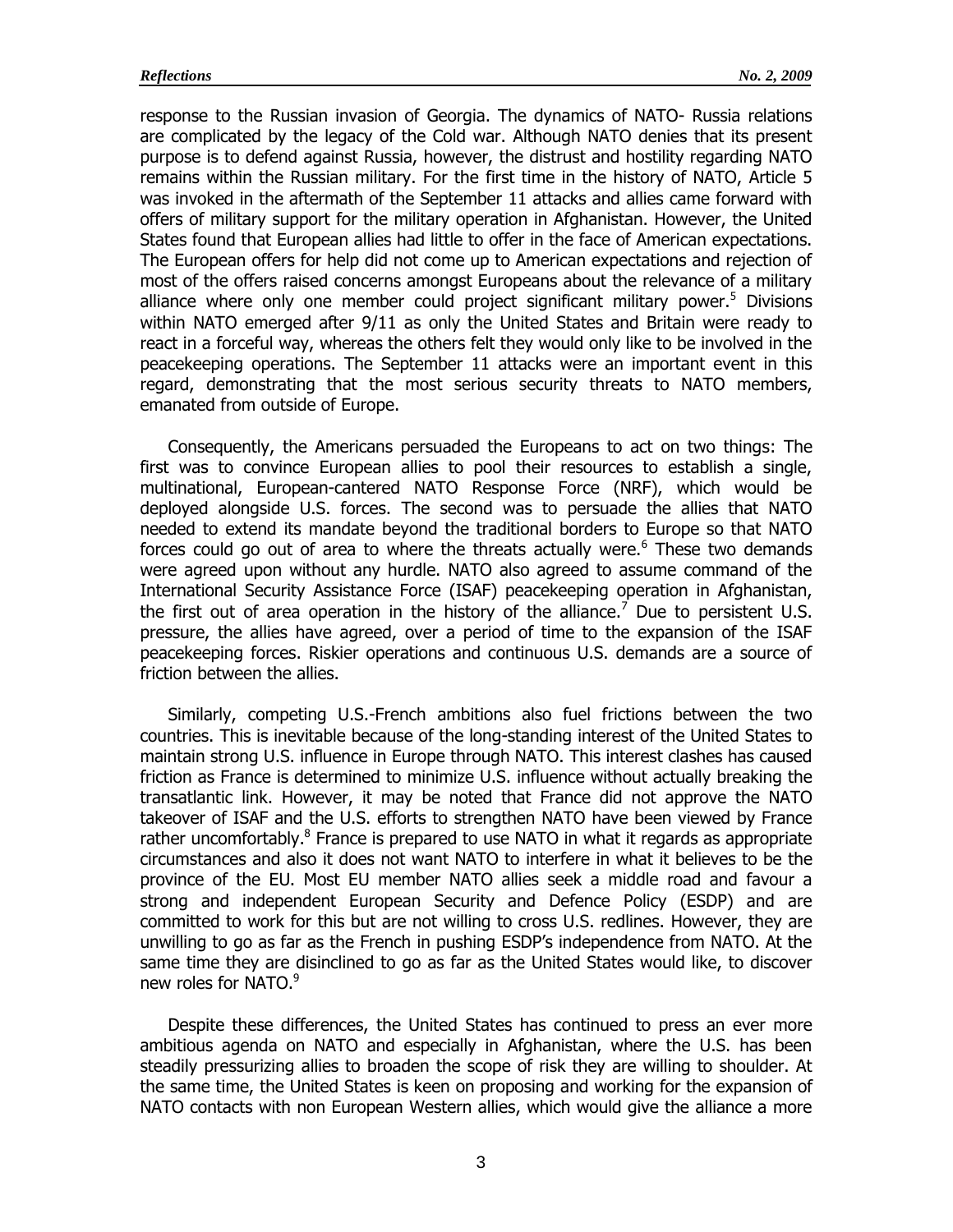global focus. Furthermore, the United States is also pressing NATO to take on a more substantial role in the Middle East and Africa, which, taken together means that these initiatives map out an ambitious vision of an increasingly globally focused alliance taking on a wider range of issues and missions with the United States firmly in the lead.

Another significant development, since the dissolution of the Soviet Union, is that NATO"s goal in Europe has changed from defending its eastern borders to pushing those boundaries as far east as possible. After the dissolution of the Soviet Union, the alliance executed the biggest expansion in its history, to include seven new members, comprising of states which were previously Soviet satellites and part of the Warsaw pact.<sup>10</sup> However, the agenda for expansion does not stop at any point and more states are likely to become members under the Membership Action Plan (MAP). This is viewed as a concerted effort by NATO to consolidate its role in the Balkan region and also a potential eastward push into Ukraine and Georgia and has raised many eyebrows in Russia.

As mentioned above, NATO expansion is viewed by Russia with great scepticism and it is widely believed that there is more to NATO expansion than the official explanation. The official line from NATO is that membership in the alliance brings with it stability, security and can help stabilize the region as well as encourage states to improve democratic governance. Keeping in view Russian opposition to NATO expansion, it is believed that, for the U.S., NATO is just a vehicle and another opportunity to extend its hard power globally in the face of a resurgent Russia. The appearance of a powerful military bloc on Russian borders is being taken by Russians as a direct threat to their security. Russian reaction to NATO expansion is evident from the issuance of warnings to retaliate and also the Cold War era rhetoric which has once again surfaced in the aftermath of NATO enlargement. This could possibly lead to a new "Cold War" between the United States and Russia.

#### **NATO's Push Eastwards**

Russia has reacted to the growing possibility of NATO expanding into Ukraine and Georgia. This westward NATO expansion is considered a hostile move and an attempt to encircle Russia. It is seen as an attempt to maintain military presence in the region, considered by Russia as its backyard. Russia"s uneasiness is due to the fact that NATO enlargement aligns the post Soviet states with the Euro-Atlantic community and brings with it greater Western influence. It also reduces Russia's geopolitical sway and is a hedge against the return of Russian ambition. $11$ 

Russia's attitude towards NATO enlargement is conditioned by certain perceptions. Two factors seem essential in this respect. First, the alliance is still very often perceived as a challenge to Russia's security interests, even if only a potential one. Secondly, Moscow wants to prevent the central security role in Europe being played by a structure to which Russia does not and will not have direct access.

Russia"s growing concerns are also due to the fact that even if NATO"s expansion plans are not designed to curtail Russian ambitions and influence, the geographical significance of the countries hoping for membership hold out other benefits for NATO"s members. NATO"s increased emphasis on energy security for its member countries is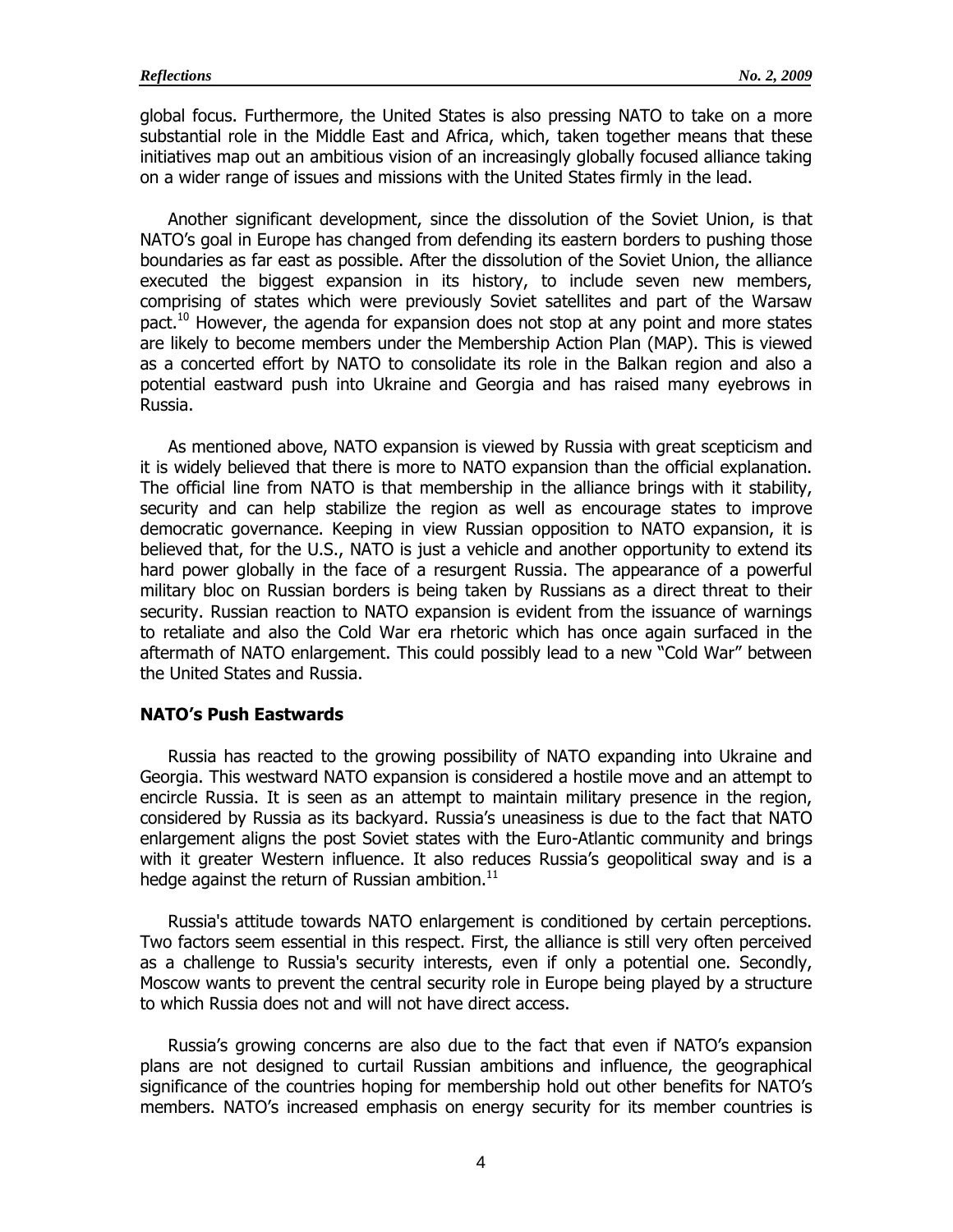also viewed by some critics as a factor in its eastward expansion. Should Georgia and Ukraine become members of NATO, the alliance would then be in a very strong position to exert influence over and protect oil supplies from the Caspian Sea through Georgia and offer support to Ukraine in any future disputes with Russia over gas.<sup>12</sup> Interestingly, as the alliance, backed by the United States struggles to increase membership and broaden its scope, the rifts within the alliance also become evident. European leaders are reluctant to alienate an increasingly assertive Russia by denying membership status to Georgia and Ukraine, at least for the time being.

The United States, along with the rest of the world, knows that pulling Ukraine and Georgia away from Russia is one of the surest ways to contain Russia"s influence and keep Moscow from reaching westward. While the United States pushes for membership for Ukraine and Georgia, Russia has been making attempts to do the opposite. This is evident from the fact that Russia helped fracture the Ukrainian government and also invaded Georgia, thus making it clear that it considers both countries its turf and that the West should keep its distance. The Russian invasion of Georgia in August 2008 also opened a serious rift between the alliance and Moscow, thus making relations more strained between the two.<sup>13</sup> NATO responded by freezing all ties with Russia. However, NATO's reliance on Russia for supplying troops to Afghanistan prevented the alliance in pushing Russia too hard and thus, provoking a very harsh response.

The United States, the United Kingdom and also central Europe believe that NATO membership for Ukraine and Georgia would end Russia"s resurgence before it can make any new moves. Similarly, Tbilisi and Kiev, specifically the pro-Western Parts of Kiev view that if the West does not formally pull them in now, Russia will reinstate its claim on each territory.<sup>14</sup> However, Western Europe's view on the membership of Ukraine and Georgia diverges from that of the United States. Although containing Russia makes sense but both Ukraine and Georgia would have to make a large number of reforms; political, economic, military and institutional- before they could become productive NATO members.<sup>15</sup> France and Germany are of the view that these former Soviet states should delay joining NATO until they can prove they are stable and capable of contributing to NATO"s security missions. They feel that it would be a net loss for the alliance if these members are incapable to deliver and are a burden for the alliance, instead of becoming burden sharing members.

Such differences among members are to the advantage of Russia which is bent upon preventing further expansion and has actively campaigned Germany and France to prevent the alliance from extending the membership. Russia has reminded certain NATO members that it can make life difficult for them if they go against its wishes. Therefore, Germany and France have opposed the extension of membership to Ukraine and Georgia. Germany receives most of its energy supplies from Russia, something Moscow could cut off at will. As far as France is concerned, it acted as a peacemaker between Russia and Georgia during their war in August 2008 and as a result would not like to provoke Russia.<sup>16</sup> These cracks within NATO give Russia a window of opportunity and slow down the process of expansion. The fact that NATO serves vital U.S. interests cannot be denied and is evident from its keenness to pursue NATO expansion despite mixed responses from Germany and France. For the United States, the alliance is a useful forum for trans-Atlantic dialogue and serves as a vital institution for organizing multinational military missions outside Europe.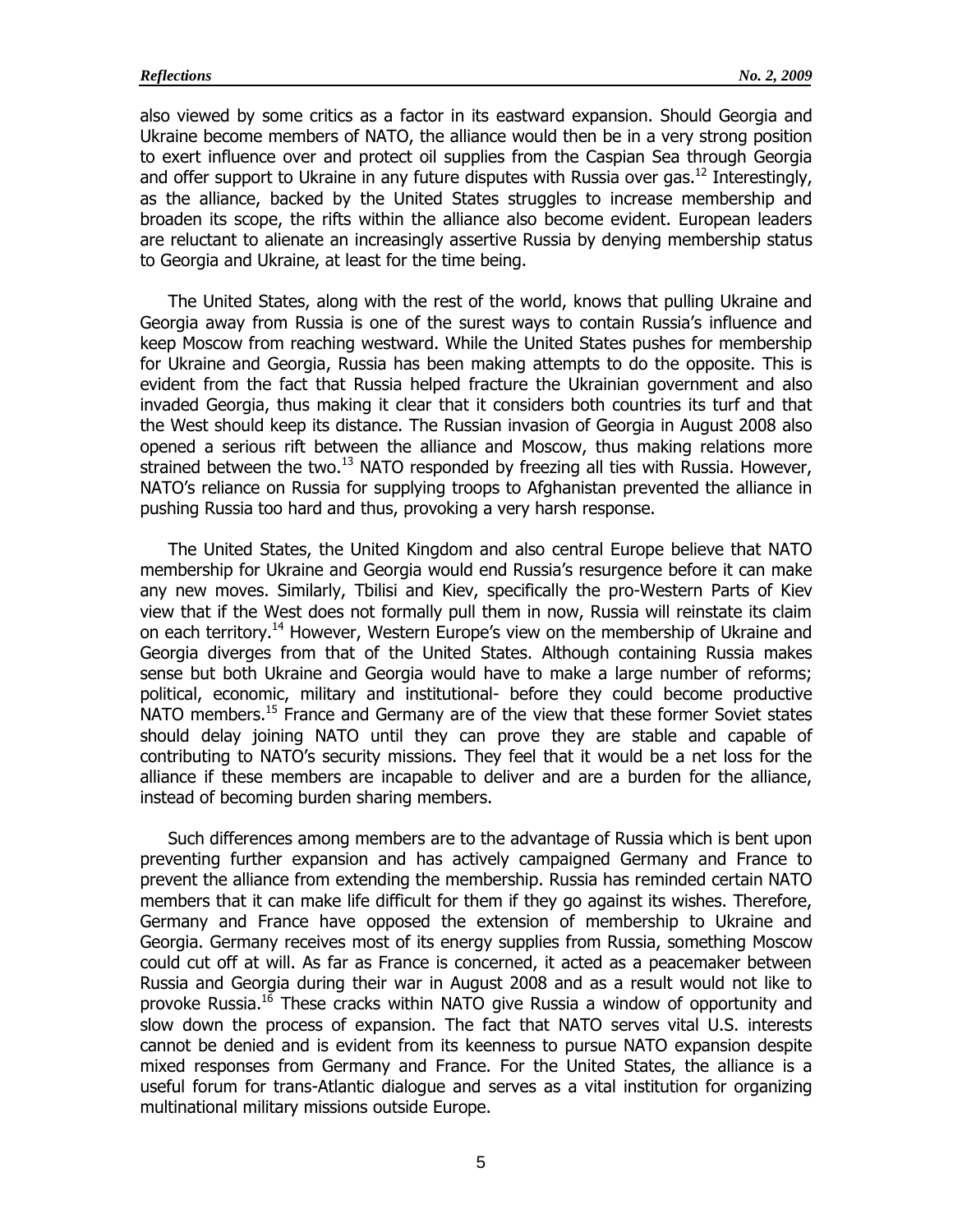The rationale for eastward expansion deep into post Soviet territories in the Eurasian region is energy and trade centred. A "new Great Game" is being enacted in the region in which Czarist Russia and Imperial Britain have been replaced by the United States on one hand, and on the other by Russia and China. This could lead to a neo-Cold War in the region. The major U.S. objectives in Central Asia and the surrounding region relate to "securing access to energy resources".<sup>17</sup> In this context, NATO has a new "expanded role in energy security" and it is for this reason that it is forging partnerships with the energy rich states in Central Asia and Caucuses.<sup>18</sup> On the other hand, Russia's drive in the region aims at enforcing its role as the source and conduit of energy supply to Europe. Apart from this, military preponderance, the restoration of Moscow"s influence and economic independence are significant for Russia as it does not want to experience any kind of exclusion.

Apart from Russia, other countries also view the growing military influence of NATO rather uncomfortably. No government in the region around Afghanistan supports longterm U.S. or NATO presence there. Countries including Pakistan, Iran, China and Russia have reservations about a NATO base within their spheres of influence and believe that they must balance the threats from al Qaeda and the Taliban against those posed by the United States and NATO.<sup>19</sup> Similarly, Russian President Dmitry Medvedev has announced a "large scale" rearmament and renewal of Russia"s nuclear arsenal, accusing NATO of pushing ahead with expansion near Russian borders. Other than the proposed NATO expansion, the under consideration missile defence facilities in Eastern Europe by the United States are also viewed with scepticism by Moscow.

### **Conclusion**

The North Atlantic Treaty Organization has undergone a profound change in the post Cold War era and as mentioned above, the most profound changes have included; NATO expansion, an extension of its geographic reach, peacekeeping and relief operations. NATO"s expanded ambit is also a result of new global politics that emerged after the Cold War and the global threat of terrorism after the 9/11 attacks. Despite its long list of achievements, NATO continues to experience strategic drift, with deep divisions inside the alliance on future roles and missions. NATO"s current mission in Afghanistan is an example as such, as the alliance suffers from a lack of both resources and political will and divisions within member states add to the existing troubles.<sup>20</sup>

Among other things, the allies have never truly agreed upon the nature of the mission and the United States has been instrumental in pushing the agenda which it deems fit. As the alliance celebrated its  $60<sup>th</sup>$  birthday, the mounting signs of trouble within the alliance need to be looked into. Although NATO has added numerous new members during the past decade, most of them possess minuscule military capabilities and are weak, therefore a burden for the alliance. Similarly, there are growing fissures in the alliance about how to deal with Russia. The West European powers like Germany and France tend to favour a cautious, conciliatory policy unlike the Central and East European countries along with the United States, which advocate a hard-line approach. As a result, the United States is caught in the middle of intra-alliance squabbles. Similarly, NATO"s stumbling performance in Afghanistan is also a cause for concern.